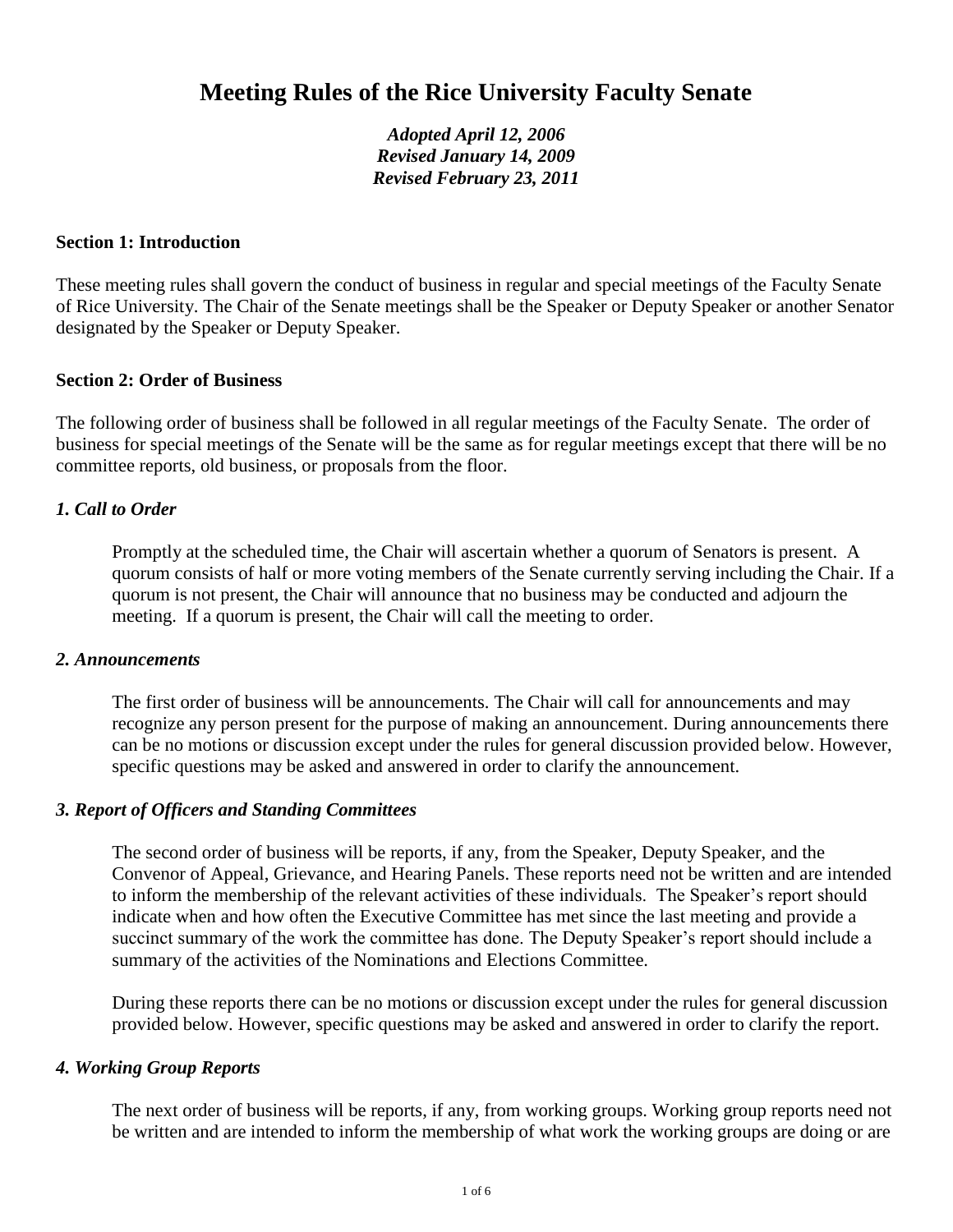planning to do. Working group chairpersons or their designated representatives should indicate when and how often the working group has met since the last meeting, succinctly state any proposed motions that have been delegated to the working group and what work the working group has done or intends to do to investigate them. The report should also indicate any other work the working group is planning on undertaking. The Chair should periodically call on each active working group to report to the Senate.

During working group reports there can be no motions or discussion except under the rules for general discussion provided below. However, specific questions may be asked and answered in order to clarify the report.

# *5. Unfinished Business*

Unfinished business consists of any motion that has been previously considered but was tabled for consideration at the current meeting or that was on the agenda of the previous regularly scheduled meeting but was not disposed of before adjournment.

## *6. New Business*

Items of new business may either appear on the Senate Agenda or be proposed from the floor.

**Proposals from the floor:** The Chair will call for proposals from the floor before considering any other new business. No such proposal will be in order unless it is eligible for consideration as described in Section 4 below. Proposals from the floor may not be made at any other time during the Senate meeting.

**Senate Agenda Items:** Items of new business that appear on the Senate Agenda will be considered in the order in which they appear on the agenda. The Chair may alter this order as necessary for the efficient conduct of business.

# *7. Adjournment*

The meeting will be adjourned under the rules for adjournment described below.

## **Section 3: The Senate Agenda**

The term "Senate Agenda" is defined as the agenda of all future regular Senate meetings taken together.

In accordance with the Bylaws of the Faculty Senate, the Executive Committee, acting upon proposals by Senators, the faculty, and its own initiative, will set the Senate Agenda.

Any Senator may submit to the Speaker of the Senate a proposal to include an item of business on the Senate Agenda. Any faculty member with the supporting signatures of at least twenty-four other faculty members may submit to the Speaker of the Senate a proposal to include an item of business on the Senate Agenda.

A proposal to include an item of business on the Senate Agenda should contain only one item of business and this item must be in the form of either a general discussion or a main motion as defined, respectively, in Sections 5 and 6 of these Meeting Rules. If a proposal is not received in the proper form but can be put into the proper form without changing the intent of the proposal, the Executive Committee may do so. If this is not possible, the proposal will be returned to the individual who submitted it without further action.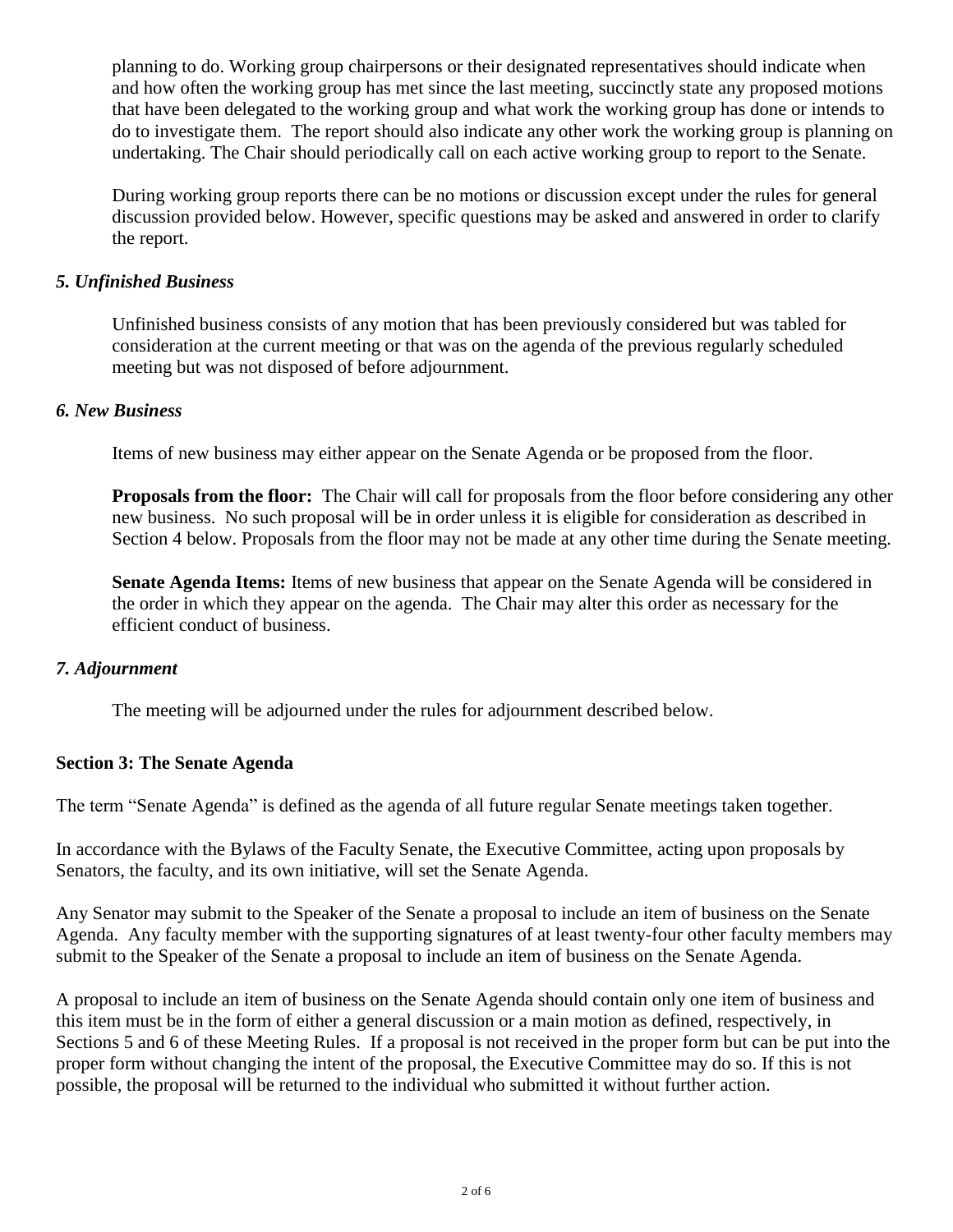A proposal to include an item on the Senate Agenda must be submitted either in writing or by email to the Speaker. Upon receipt, the Speaker will put the proposal on the agenda of the next convenient Executive Committee meeting. At that time the Executive Committee may add the proposed item of business to the Senate Agenda, deny it a place on the Senate Agenda, or table it until the next meeting of the Executive Committee.

If within 40 calendar days of submission, a proposed item of business has neither been added to the Senate Agenda nor formally denied a place on the Senate Agenda, it will be considered denied.

If a proposed item of business is denied a place on the Senate Agenda (either outright or because of delay as described in the previous section), it is immediately in order as a proposal from the floor under the rules in Section 4 of these Meeting Rules.

Once a proposed item of business is added to the Senate Agenda, the Speaker may assign it to a working group for investigation, but this is not required.

The Speaker or the Speaker's designated representative will promptly communicate the decision of the Executive Committee regarding each proposal to the individual who submitted the proposal.

If a proposed item of business has been added to the Senate Agenda, but (for whatever reason) has not come before the full Senate within two consecutive regularly scheduled Senate meetings, the submitter of the proposal may, at his or her discretion, withdraw the proposal, at which time a proposal for the Senate to consider the item of business will be in order as a proposal from the floor under the rules in Section 4.

# **Section 4: Proposals from the Floor**

A proposal from the floor is a formal request for the Senate to consider an item of business. No such proposal is in order unless (1) it has met the requirements for eligibility described in Section 3 of these Meeting Rules and (2) a written version of the proposed item of business is available in some form to all Senators present at the Senate meeting in which the proposal is made.

Once a proposal from the floor has been made, a Senator must second it or it may not be considered further. If it is seconded, the issue of whether the item of business should be considered may be debated under the rules for main motions in Sections 6.1, 6.2, and 6.3 except that it may not be amended. If a majority of the voting Senators present approve the proposal, the Senate will immediately consider the proposed item of business.

## **Section 5: General Discussion**

The Senate Agenda may include or the Chair may at anytime call for general discussion of any topic. In addition, a Senator may make a proposal from the floor calling for general discussion of any topic under the rules in Section 4 above.

Under no circumstances will a call for general discussion be in order unless it includes (1) a topic of discussion and (2) a maximum time limit for discussion.

Once general discussion has begun, the parliamentarian will keep the time and, when the specified time has elapsed, will announce to the Senate that the time for discussion of the topic has expired. Once this announcement is made the discussion must stop unless the Chair extends the time limit for a specified period.

No motions may be made during general discussion.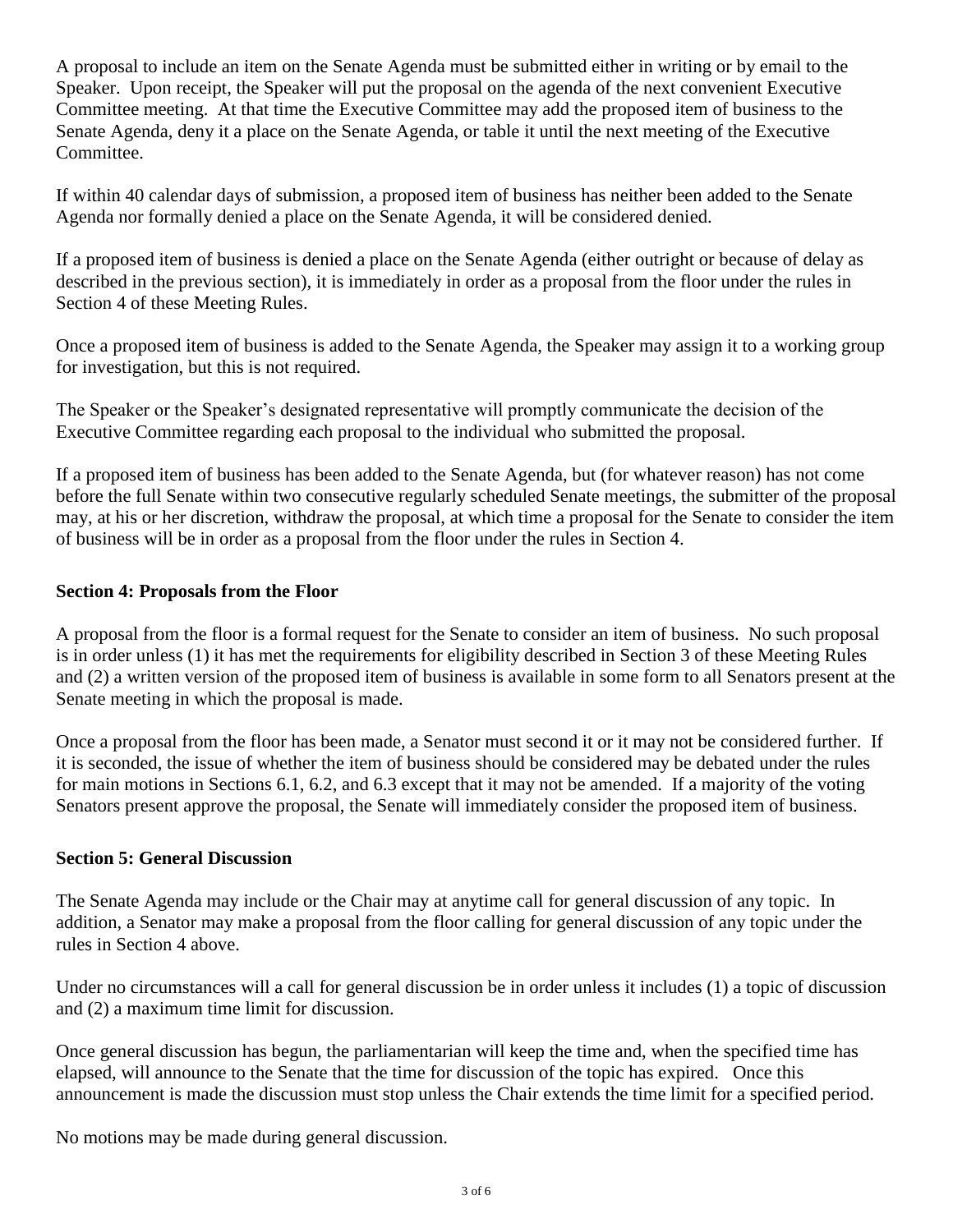## **Section 6: Motions**

The business of the Senate other than announcements, reports, and general discussion will be conducted by acting on the several types of motions described below.

## **6.1 Main Motions**

A main motion is a written proposal for the Senate to take specific action on some subject. No main motion can be made when another motion is pending. A main motion may only be considered under new business or unfinished business.

A main motion that appears on the Senate Agenda is not in order unless it has been published verbatim in the agenda of the Senate meeting in which it is to be considered.

If a main motion is in order and is seconded by a Senator, it must be debated. No other business may be raised until it is amended, tabled, passed or defeated.

Debate on a main motion will continue until it has been tabled or amended, or a motion to end debate has been passed under the rules of Section 6.3. At that time the Chair will read the motion and call for a vote on the motion. If a majority of the voting Senators present vote in the affirmative the motion is passed; otherwise, it is defeated.

Any Senator when recognized during debate of a main motion may offer an amendment to the main motion. The amendment will be in order if it (1) proposes specific changes in the language of the main motion; (2) is, in the judgment of the Chair, germane to the main motion; and (3) is seconded by one other Senator.

An amendment that is in order must be debated until a motion to end debate has been passed under the rules of Section 6.3. At that time the Chair will call for a vote on the amendment. If a majority of the Senators present vote in the affirmative, the main motion is defeated and the amended version is in order for debate as a main motion.

Amendments may not be tabled. If the Senate adjourns before voting on an amendment, the amendment fails.

The Chair may vote on all main motions and amendments.

Any main motion that is passed shall be called a "Resolution of the Faculty Senate", given a unique resolution number, be included verbatim in the minutes, and be published on the Senate web site in a section dedicated to the specific purpose of publishing Faculty Senate resolutions.

## **6.2 Motion to Table**

Any Senator when recognized during debate of a main motion may offer a motion to table the main motion. The motion to table will be in order if one other Senator seconds it. The motion to table may be debated until a motion to end debate has been passed under the rules of Section 6.3. At that time the chair will call for a vote to table the motion. If a majority of the Senators present vote in the affirmative, all action on the main motion stops and it is put on the agenda of the next regular Senate meeting under unfinished business. Motions to table may not themselves be tabled and may not be amended.

## **6.3 Motion to End Debate**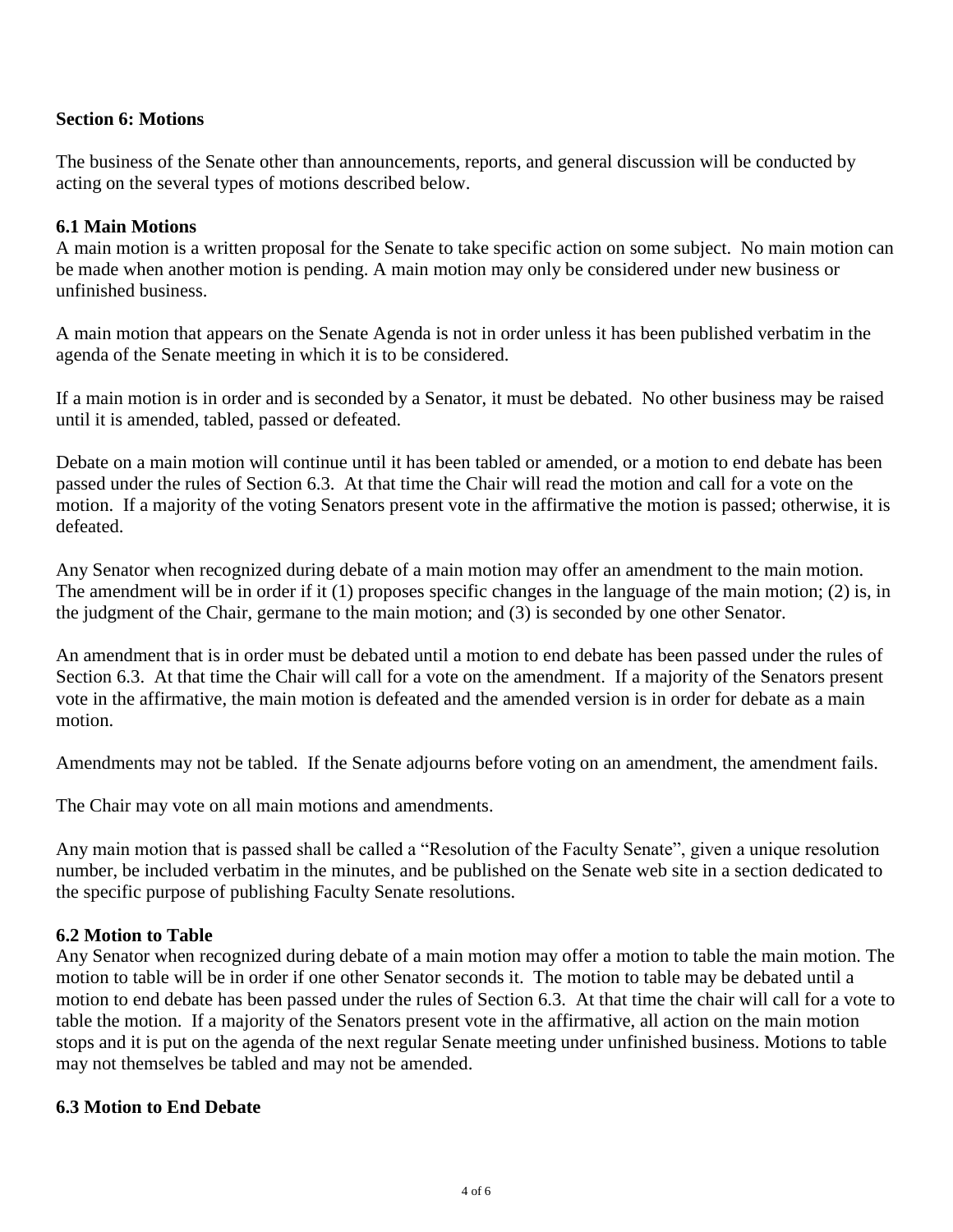A motion to end debate is in order at any time during debate of a main motion, an amendment to a main motion, or a proposal from the floor. A motion to end debate must be seconded and may not itself be debated, tabled, or amended. Any Senator who has been recognized by the Chair may make a motion to end debate. Once such a motion has been seconded, the Chair will read the motion, amendment, or proposal under consideration and ask if there is any objection to voting on it. If there is no objection, the motion to end debate passes. If there is an objection, the Chair will immediately call for a vote on whether to vote on the motion, amendment, or proposal under consideration. If a majority of the voting Senators present vote in the affirmative, the motion to end debate is passed; otherwise, it is defeated.

If a motion to end debate passes, the Chair will immediately call for a vote on the motion, amendment, or proposal to which it applied.

# **6.4 Motion of Ratification**

As described in Section 6.1 of the Bylaws of the Faculty Senate, at the first regular Senate meeting of the academic year, the Executive Committee will submit to the full Senate a motion of ratification for each substantive action it has taken since the last regular Senate meeting of the previous year. Such motions must be considered before any other new business except motions from the floor. Motions of ratification will be considered under the same rules as main motions except that they may not be not be amended.

# **6.5 Motion for Adjournment**

A motion for adjournment will be in order as described in Section 8 below.

# **6.6 Motions Made at the Request of the Chair**

During new business the Chair may announce that he or she will entertain a motion from the Senate under specified conditions. These conditions may specify either the substance of the motion and/or which Senators may make it. A motion responding to the Chair's request must be made by a Senator but will not be in order if it does not meet the conditions in the Chair's announcement. Such a motion must be one of the types of motions described in Sections 6.1, 6.2, 6.3 or 6.4 and is thus governed by the rules in the appropriate section.

## **6.7 Motions for a Secret Ballot**

After debate on any motion has ended and before a vote on that motion has begun, any Senator may call (without recognition from the chair) for the vote to be taken by secret ballot. Such a motion for a secret ballot will be in order if one other Senator seconds it. The motion for a secret ballot may be debated until a motion to end debate has been passed under the rules of Section 6.3. At that time the chair will call for an open vote on the motion for a secret ballot. If a 2/3's majority of the Senators present vote in the affirmative, the vote on the main motion will be taken by secret ballot. The parliamentarian and the deputy speaker will act as tellers and will announce whether the main motion gained a majority of votes or not and will reveal the vote count. If the motion fails, or no such motion is made before voting begins, the vote will be by show of hands.

## **Section 7: Requests of the Chair by Senators**

Any Senator that is recognized may ask the Chair to initiate a general discussion or to entertain a motion at anytime when these actions would be in order, to end debate on a motion, to create or dissolve a working group (see Section 7 of the Bylaws), or to consider whether a quorum is present. The Chair must grant the request, deny it, or declare it out of order.

## **Section 8: Adjournment**

The Senate may be adjourned either by the Chair or by a motion for adjournment as specified below.